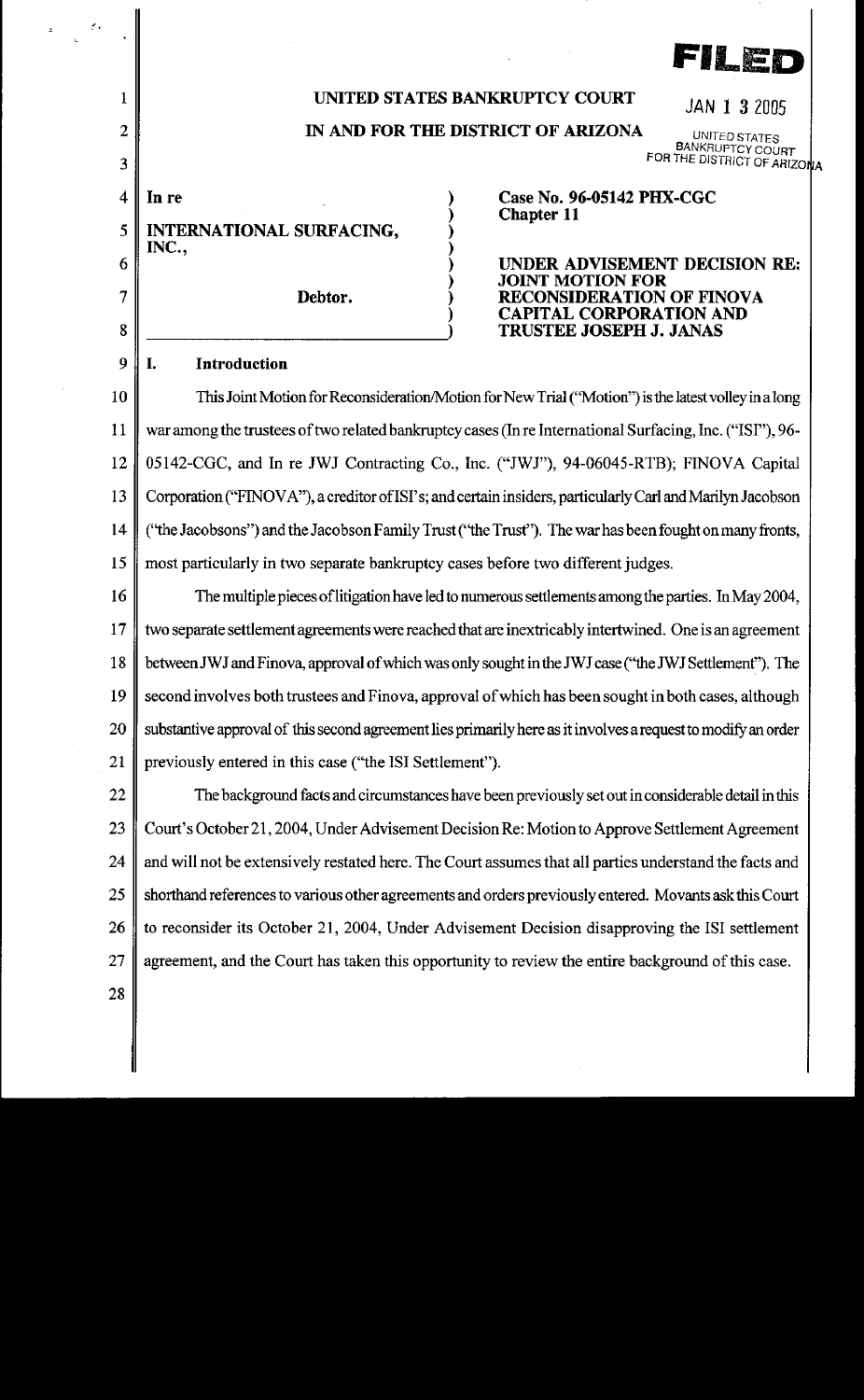**1 II. Discussion** 

2  $\parallel$  As a result of its review, the Court denies Movants' Motion. Indeed, the deeper the Court dug,  $3 \parallel$  the more troublesome the entire situation became.

4 Here is what is troubling about this ISI Settlement:

5 **1.** First, the real economic deal was not adequately disclosed in the lSI motion because the 6 operative economic terms are actually contained in the JWJ Settlement. A review of only the lSI 7 Settlement reveals that ISI and JWJ are agreeing to pay Finova what they had already agreed to pay (a 8 total of \$120,000, split \$100,000 and \$20,000) and the question presented is: for what? Indeed, the only 9 really significant term in the ISI Settlement is the proposed amendment to this Court's Stay Relief Order 10 ("SRO") "clarifying" that it did not effect a release ofFinova' s lien on the 8.5 Acre Parcel. Thus, the deal 11 appears to benefit only Finova-that is, until one reads the JWJ Settlement. In that agreement, the JWJ 12 Trustee receives 63% of the proceeds otherwise recovered by FINOVA from the 8.5 acre proceeds. 13 2. Second, when he had a <u>direct</u> economic stake in the outcome, the JWJ Trustee argued 14 Strenuously that the SRO had in fact released FINOVA's liens, both as to ISI property and as to the 8.5 15 Acre Parcel. The JWJ Trustee's position on this could not have been more clearly stated. This appears 16 | to have been for two reasons: first, if Finova had no claim to the ISI proceeds, then the JWJ estate would 17  $\parallel$  not be liable to ISI under its agreement to reimburse \$100,000. Second, the JWJ Trustee had previously 18 obtained judgments avoiding the transfers of the 8.5 Acre Parcel from JWJ down the chain of title to the 19 Trust-thus, it had a potential claim to the 8.5 Acre Parcel proceeds if it could knock out FINOVA's lien. 20 | Of course, the Insider Settlement (approved after entry of the avoidance judgment) may stand in the way 21  $\parallel$  but that's a battle for another day.

 $22 \parallel$  3. FINOVA, meanwhile, is looking for an avenue to recover the \$1 million paid to the JWJ 23 Trustee on the Section 550 judgment. For that reason, it argues strenuously that it never intended to release 24  $\parallel$  its lien on the 8.5 Acre Parcel until the clawback issue was resolved. But there are significant problems 25 with that position. As pointed out in the previous decision, the language of the SRO clearly contemplates 26  $\parallel$  the eventual release of the 8.5 Acre Parcel. As pointed out before, there are ways to parse the SRO to 27 | conclude that the obligation to release never ripened, but the risk was certainly there that FINOVA would 28 have no claim against the proceeds at the end of the day, an undesirable outcome for it.

-2-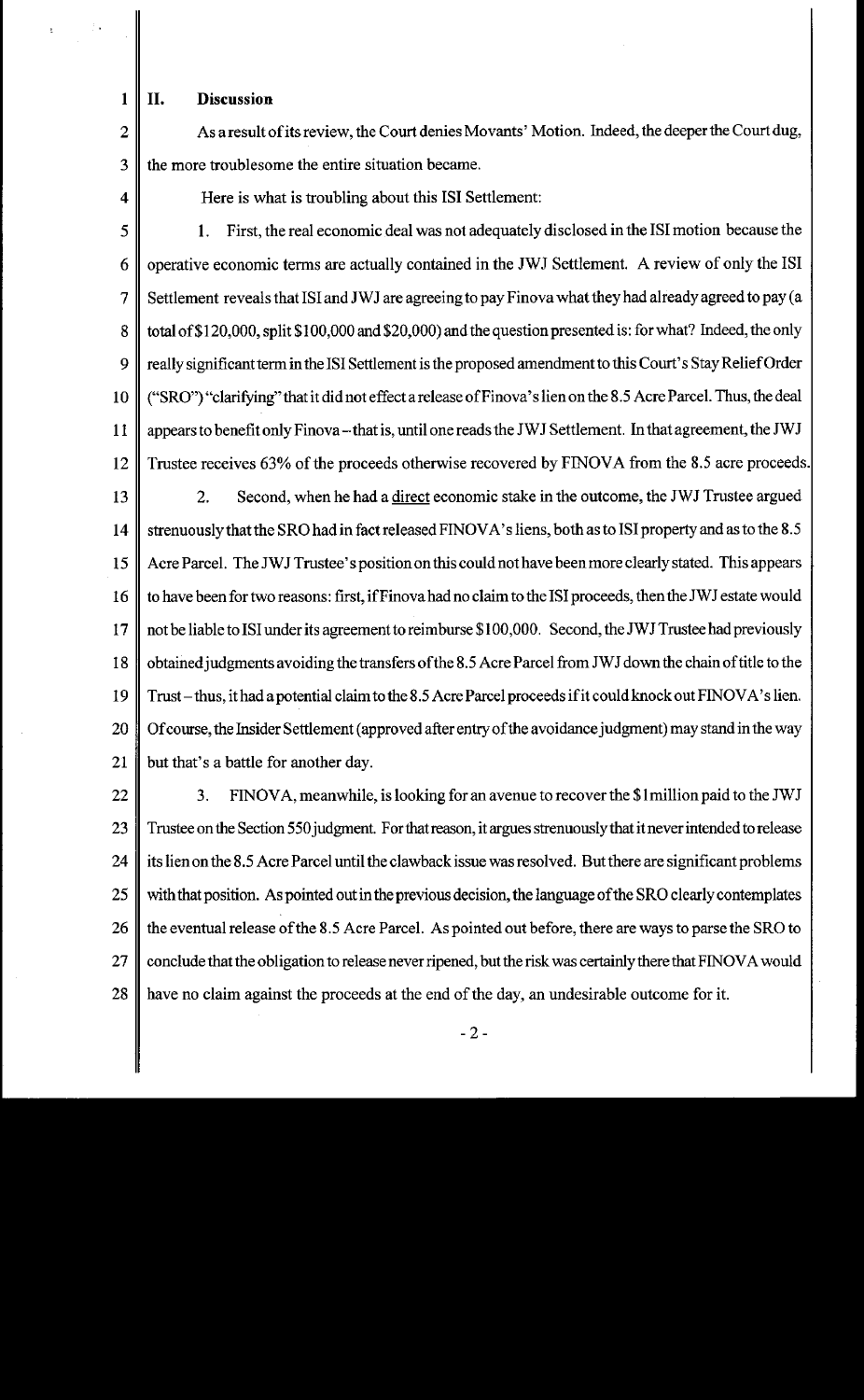1 4. Meanwhile, the JWJ Trustee wants to receive additional proceeds but he is faced with the 2 | Insider Agreement as an impediment because he has agreed not to pursue the 8.5 acres in exchange for 3 payment of \$375,000. Of course, the issue whether the Finovalien survived was "preserved" under the 4 Insider Settlement so litigating that continued to be fair game; but the JWJ Trustee had already made it clear 5 through numerous pleadings that he thought FINOV A's position was bogus. So a solution presented itself: 6 | 1) agree to make it easier for FINOVA to prevail against the 8.5 acres by switching sides on the SRO issue; 7 2) accept without argument FINOV A's unilateral "representation and warranty" that it never intended to 8 release the 8.5 acres; 3) take the lead on getting the SRO modified; 4) receive 63% of the proceeds from 9 FINOVA as consideration; and 5) argue that none of this affects the Insiders because, after all, they owe 10  $\parallel$  the money to FINOVA, not to the JWJ Trustee.

11  $\parallel$  5. But the problem is that FINOVA is using JWJ Trustee's new found acquiescence as a means 12 | of solidifying its claims against the 8.5 Acre proceeds, while at the same time both assert that the Insiders 13  $\parallel$  lack any say in the matter. Arguing that the Insiders were not parties to the SRO, FINOVA and the JWJ 14 Trustee claim they have no standing. Purely in the context of the ISI case this is correct and the Court so 15  $\parallel$  held. But the context is broader than that, as both of these parties know. The clear intent of FINOVA (and 16 JWJ Trustee, now that he has a 63% beneficial interest in the proceeds) is to take the "clarified" SRO and 17 give it to the JWJ Court as ammunition against the Trust's claim in its declaratory judgment action by 18 asserting that this Court has already decided what the SRO means. Of course, that is what the Trust also 19 wants to do, so long as the original October 21 order remains intact. Indeed, it already has done so when 20  $\parallel$  it asked the JWJ Court to take judicial notice of the October 21 order at hearing on the FINOVA/JWJ 21 compromise. And, one believes, FINOVA is likely very much aware of its risk since it has agreed to 22 undertake the litigation against the Insiders and only keep 37% of the proceeds. Although there is no factual 23  $\parallel$  record before this Court on how the allocation was reached, these percentages do not suggest that 24 FINOVA thought it had the better of the argument. While this fact may not be admissible in another 25 proceeding under Rule 408 where the matter compromised is at issue, it is relevant here to whether this  $26 \parallel$  settlement ought to be approved.

- $27 \parallel$  6. FINOVA complains that it is being unfairly taken to task for seeking to clarify the SRO, but 28 its protestations ring hollow. FINOVA's underlying theme is that it was not sued under 11 U.S.C. section
	- 3-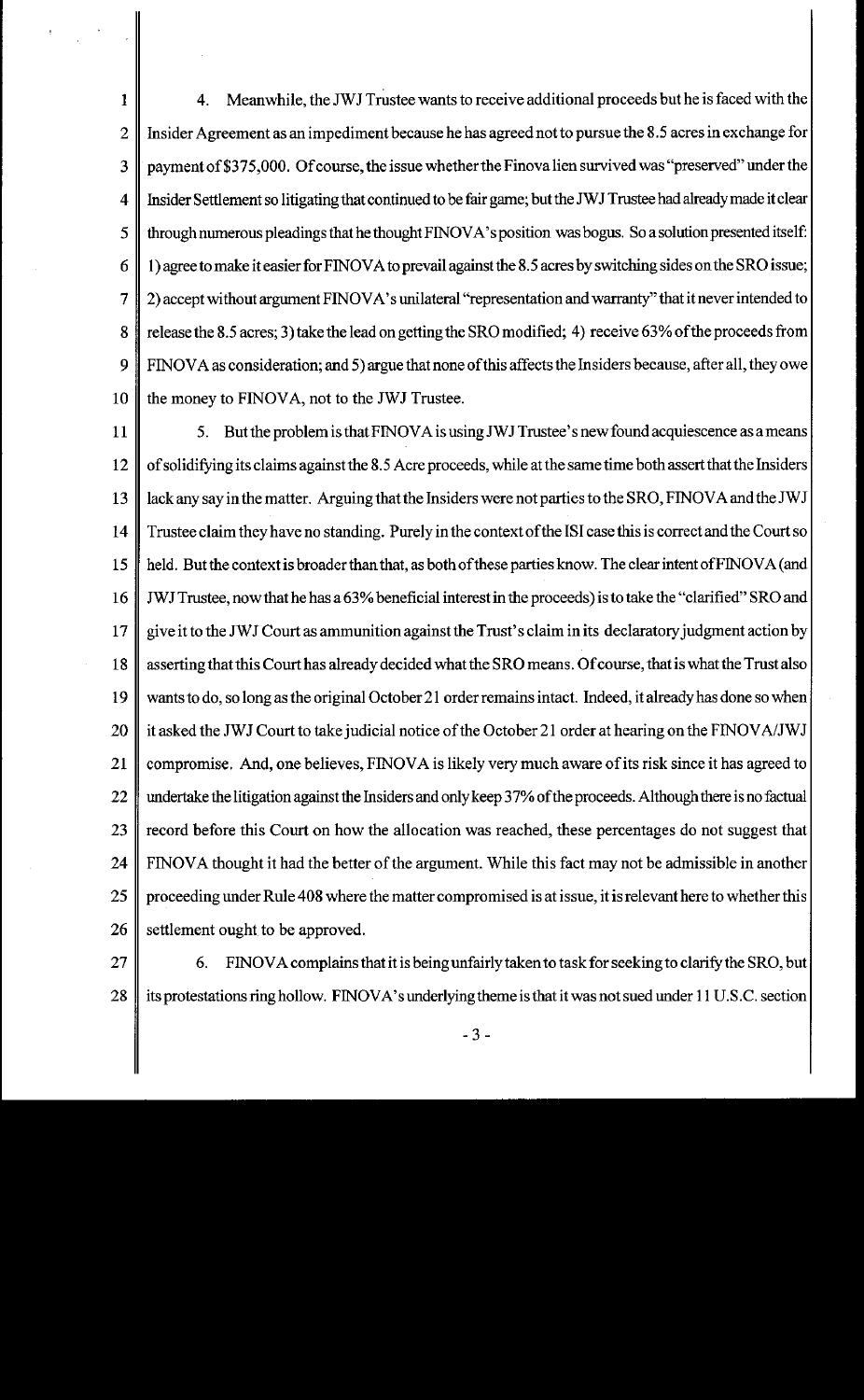1 550 until after the SRO was entered, so there was no basis to protect itself against the early release of its 2 is lien on the 8.5 Acre Parcel. Thus, its clawback provisions kicked in later and revived the claim and the lien.

 $3 \parallel$  There are two problems with this argument. First, there is no clawback provision in the deed of 4 trust; even in the lengthy motion for reconsideration that proposition was not challenged. Second, and more 5 | importantly, at the time the SRO was presented to this Court for signature, FINOVA was clearly on notice 6  $\parallel$  that the JWJ Trustee would be looking to it as a source of recovery for the preferences paid on ISI's behalf 7 by JWJ. As early as November of the previous year, the JWJ Trustee had so informed FINOVA. In 8 January, the JWJ Trustee advised that he would not object to the SRO so long as his Section 550 rights 9 | against FINOVA were unaffected. FINOVA admitted the truth of both of these statements in response to 10 the Statement of Facts relating to the Motion for Summary Judgment in Adversary Proceeding 01-119. In 11  $\parallel$  addition, as pointed out in other orders, the SRO was certainly less than a model of clarity on the issues of 12 whether FINOVA's agreement to release its lien on the 8.5 Acre Parcel was inoperative if it was pursued 13 the Trustee under Section 550. Indeed, the total lack of any language relating to the issue is the very reason 14  $\parallel$  the "clarification" of the SRO is a major cog in this proposed settlement.

15  $\parallel$  7. The ISI Trustee is largely a bystander to this little drama. For the most part, he simply 16 | wants everything resolved. He had previously agreed to pay FINOVA net \$20,000 in exchange for 17 FINOVA's waiver of any further claims against his proceeds and he is still happy to do that.

18 The Court finds this entire dance distasteful. Litigation is supposed to be conducted on the merits, 19  $\parallel$  not by stealth. Taken separately, these two settlements seem fair enough. Thus, it seems reasonable enough 20 that the parties to a dispute should be able to carve up the spoils in a way that reflects their perceived risks 21  $\parallel$  -that's what happened in the JWJ Bankruptcy before Judge Baum. In this case, it seems reasonable 22  $\parallel$  enough to resolve a dispute by a stipulated "clarification" of an order previously agreed to by the same 23 parties while insisting that parties who are strangers to the SRO, i.e., the Insiders, have no standing to 24 complain. Both of these propositions are reasonable on their face, until it becomes clear that 1) the purpose 25 | of the "clarification" is to pre-empt the issue in another adversary proceeding (where the Insiders are 26 | plaintiffs and do have standing) so as to be able to state to the other judge, "See, this is what the judge who 27  $\parallel$  entered the order thinks the order means; that should be the end of it," and 2) that the division of the spoils 28  $\parallel$  in the one case is what is driving the request for "clarification" in the other.

-4-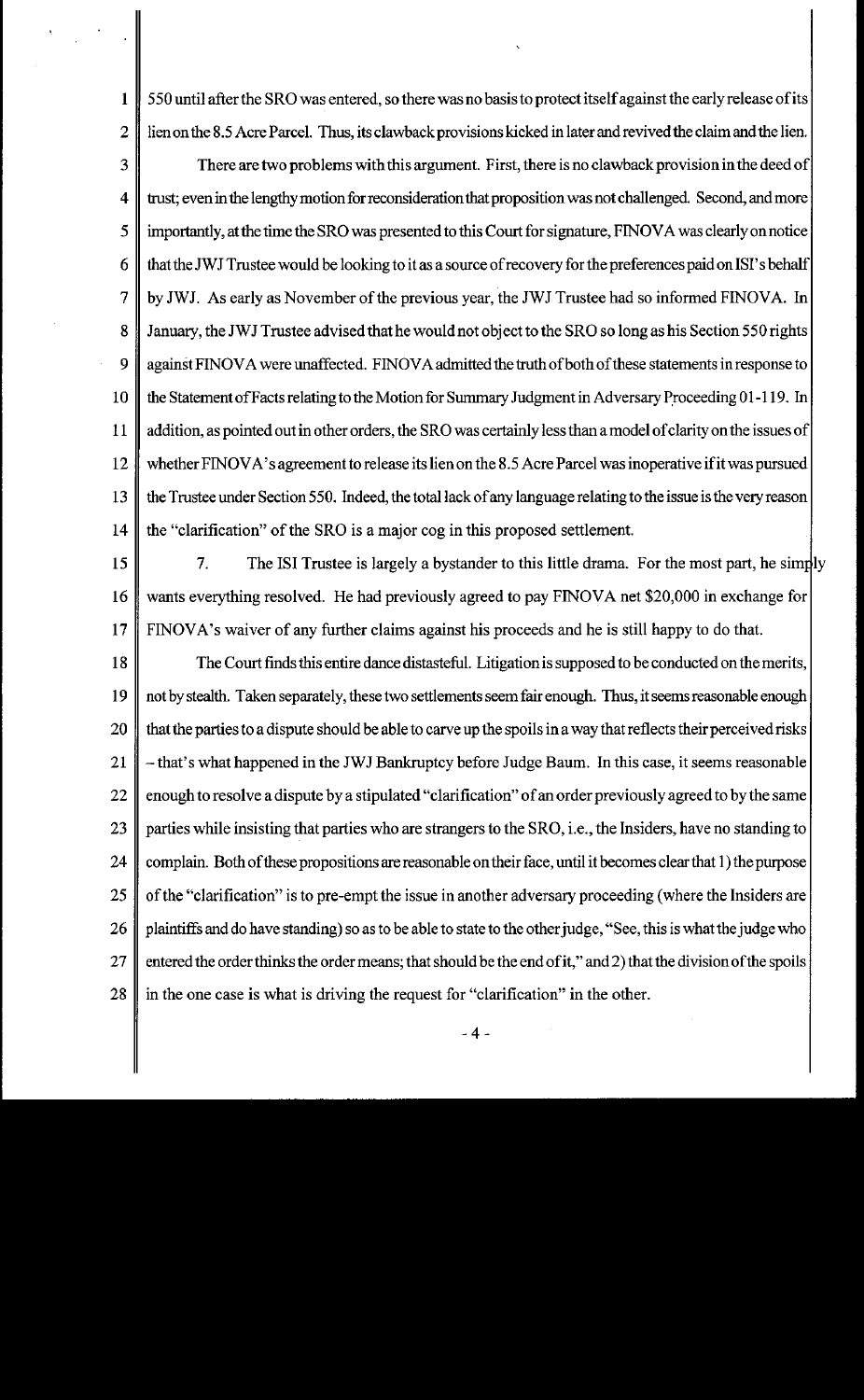| 1  | The SRO is what it is. The Insider Settlement is what it is. A forum exists to resolve disputes                |  |  |
|----|----------------------------------------------------------------------------------------------------------------|--|--|
| 2  | swirling around those matters in the old fashioned way - through presentation of evidence and argument         |  |  |
| 3  | where all interested parties are present and participate.                                                      |  |  |
| 4  | The bottom line here is that pending before Judge Baum is the adversary proceeding, newly                      |  |  |
| 5  | transferred from Judge Murguia, that squarely presents the two remaining issues: 1) does FINOVA still have     |  |  |
| 6  | a lien on the proceeds from the sale of the 8.5 Acre Parcel and (2), if not, who wins between the JWJ          |  |  |
| 7  | Trustee (asserting the avoidance judgment as his trump card) and the Insiders (asserting their settlement with |  |  |
| 8  | the JWJ Trustee as their trump card). Let that be decided on the evidence, not on language concocted by        |  |  |
| 9  | the parties in another proceeding in another context or, for that matter, by language in an order where the    |  |  |
| 10 | matter was not directly presented. Neither the "clarified" SRO nor the Under Advisement Decision should        |  |  |
| 11 | be conclusive on this issue.                                                                                   |  |  |
| 12 | For the forgoing reasons, the Court will not approve a settlement that provides for modification of            |  |  |
| 13 | the previous SRO.                                                                                              |  |  |
| 14 | Motion to reconsider denied.                                                                                   |  |  |
| 15 | So ordered.                                                                                                    |  |  |
| 16 | January 13, 2005<br>DATED:                                                                                     |  |  |
| 17 |                                                                                                                |  |  |
| 18 | reel<br>Charles G. Case II                                                                                     |  |  |
| 19 | UNITED STATES BANKRUPTCY JUDGE                                                                                 |  |  |
| 20 | Copy of the foregoing hand-delivered and/or mailed<br>this 100 day of January, 2005, to:                       |  |  |
| 21 |                                                                                                                |  |  |
| 22 | Hon. Redfield T. Baum                                                                                          |  |  |
| 23 | Joseph Janas, Trustee<br>2434 East Patrick Lane<br>Phoenix, Arizona 85024                                      |  |  |
| 24 |                                                                                                                |  |  |
| 25 | OFFICE OF THE U.S. TRUSTEE                                                                                     |  |  |
| 26 | P.O. Box 36170<br>Phoenix, Arizona 85067-6170                                                                  |  |  |
| 27 |                                                                                                                |  |  |
| 28 |                                                                                                                |  |  |
|    | $-5-$                                                                                                          |  |  |
|    |                                                                                                                |  |  |